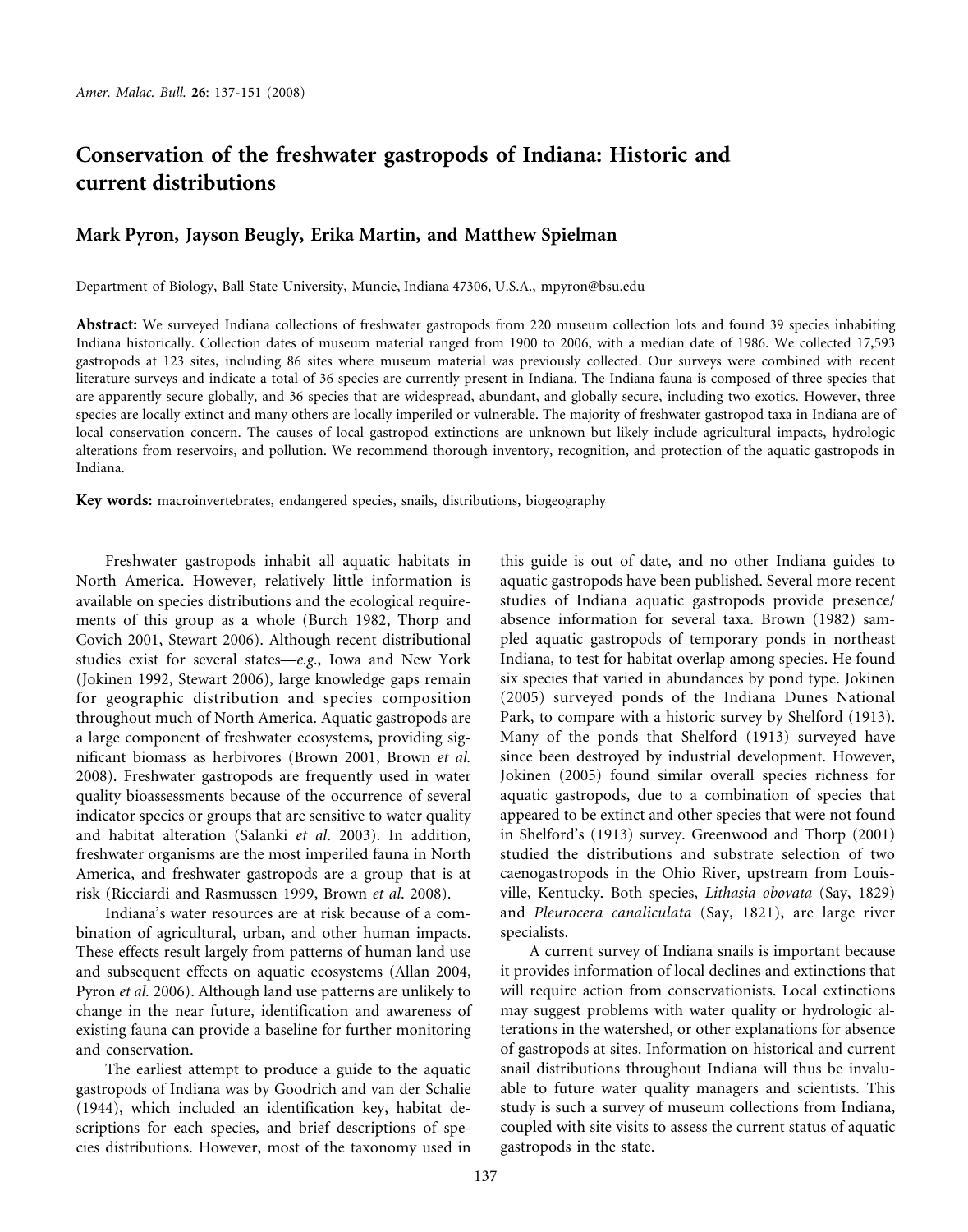# **MATERIALS AND METHODS**

# **Study area**

Indiana is in the mid-western United States, with physiography consisting primarily of glacial till plains (Visher 1922) and a total area of 94,000 km2 . The majority of the state is in the Central Lowland province with only local topographical relief. The southern limit of glaciation is a boundary line between the Central Lowland and the southern Low Plateau (∼1⁄3 of the southern portion of the state). One fourth of the state along the north is in the Eastern Lake Section, with many moraine lakes formed from glacial drift. Two major watersheds drain the state: the Great Lakes are immediately north, and the remainder of the state is in the Mississippi River basin. The Illinois River watershed includes the Kankakee River to the northwest, the southern section of the state drains directly into the Ohio River, and the majority of the state is within the Wabash River watershed that drains to the Ohio River (Visher 1922).

The human footprint has been large in Indiana. About 98% of land is used for cropland, pasture, or development (GAP 1996). The northern 24% of the state was predominately wetland prior to European settlement, and 85% of these wetlands have been lost, with drainage for agriculture the primary cause (IDNR 1996). Water quality of Indiana streams was severely altered by humans (Gammon 1998). Nearly all Indiana streams that are within the Wabash River watershed (>70 % of the state) have hydrologic alterations (significant changes to the natural flow regime) caused primarily by agricultural effects and/or reservoir release (Pyron and Neumann 2008). The net result is a human-dominated landscape with habitat fragmentation and degradation, widespread pollution, and isolated plant and animal populations.

We used a two-step process for surveying aquatic gastropods of Indiana. The first step was to assess historical distributions using two natural history collections (Ohio State University Museum of Biological Diversity and University of Michigan Museum of Zoology) that contain aquatic gastropod material from Indiana. The second step was to return to sites where museum collections were taken and to re-survey the sites to determine if previously recorded species were still present. The modern surveys would also reveal any additional species not reported in earlier surveys. Museum visits included examining specimens and verifying identifications and recording location information and collection dates. No other Indiana guides to aquatic gastropods have been published, thus Burch's (1982) keys and notes are the primary reference for identification. Unless otherwise noted, nomenclatural taxonomy was from Turgeon *et al.* (1998) or Stewart (2006).

# **Field sampling**

We visited 123 sites of which 86 were historical sites, in the summers of 2006-2008 to collect aquatic gastropods (Fig. 1). The additional sites were in locations where historic samples were sparse. Methods consisted of sampling all available habitats at each site, primarily by hand collections in shallow water, on woody debris, on the undersides of stones, and on aquatic vegetation. Deeper areas and fine substrates were sampled with a net. Collection durations were the equivalent of one individual searching for 60 min. For example, two persons searched for 30 min (Brown *et al*. 1998). Gastropods were preserved in 70% ethanol and identified in the laboratory to the lowest possible taxonomic level, using Burch (1982). All specimens will be deposited at the Illinois Natural History Survey. We determined global conservation status for species using The Nature Conservancy designations (www.natureserve.org), and we described the Indiana status based on our collections.

# **RESULTS**

We found 220 lots of Indiana aquatic gastropods at the two museums, comprising 39 taxa at 86 sites. Museum ma-



**Figure 1.** Sites sampled in 2006-2008. Coordinates are available from authors.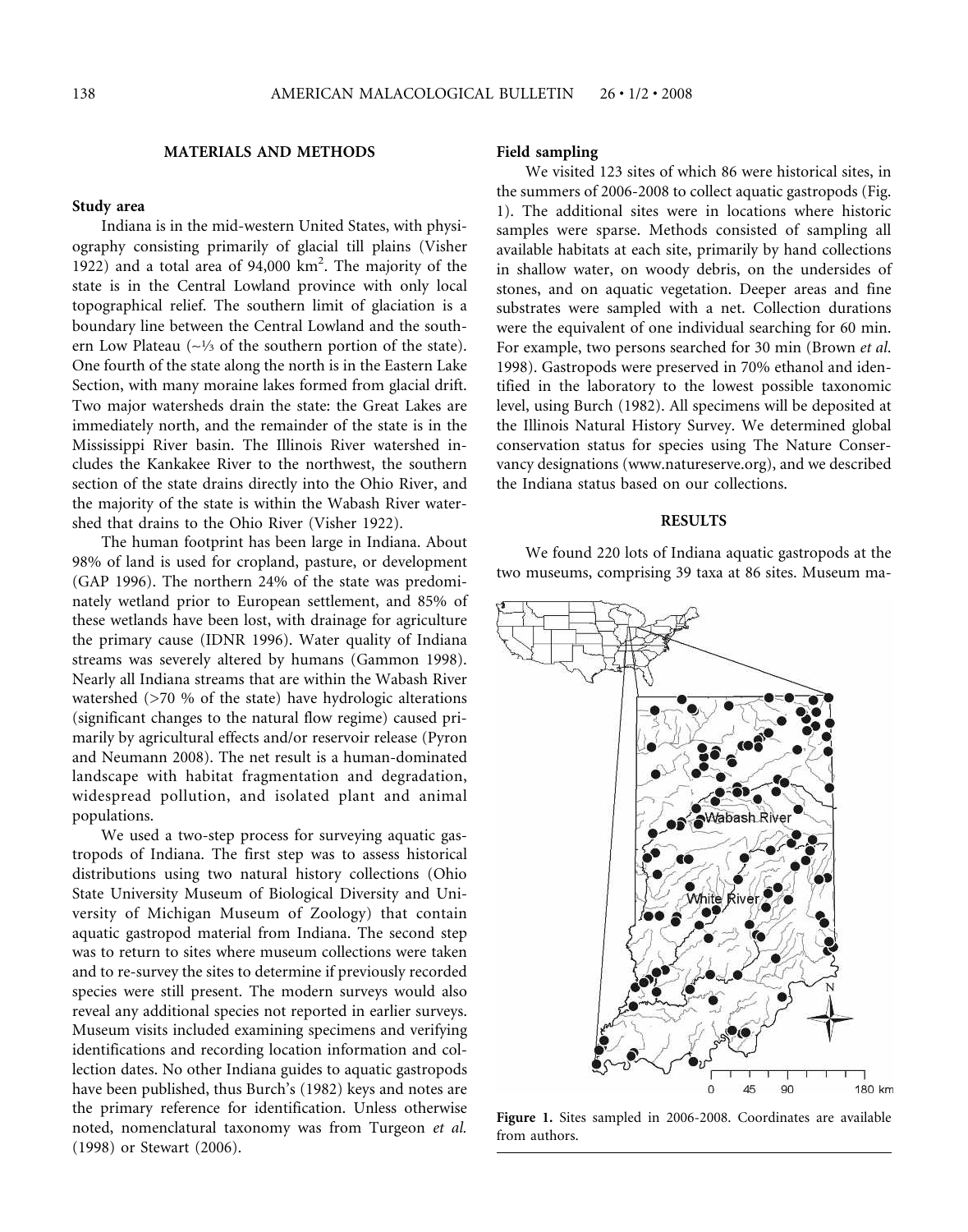terial was collected between 1900 and 2006 with a median collection date of 1976. Our current survey of 123 sites yielded 17,593 individuals in 32 species (Figs. 2-17). Four additional taxa were included based on the survey by Jokinen 2005). Most taxa occurred at few sites—the average number of sites where an individual taxon occurred was 11 (range, 1-75; Figs. 2-17). The mean abundance of individuals collected at sites was 144 (range, 0-1463). The mean number of species per site was 3.3 (range, 0-8). Ten of the historic collection sites and five new sites had no gastropods. Seventeen of the 36 taxa we collected, or that were in Jokinen's (2005) collections, were not collected in previous surveys.

Mean water hardness was 300 mg  $CaCO<sub>3</sub>/L$  and ranged from 40 to 1200. Mean water conductivity was 550 µmhos and ranged from 101 to 1800. Mean pH was 8.2 and ranged from 6 to 9.6. Although we found variation in mean water chemistry parameters among species, overall variation among sites was relatively low. The majority of species had mean hardness values of 300 mg  $CaCO<sub>3</sub>/L$ , conductivity of 500 µmhos, and pH of 8.0. Only one species occurred at sites with an exceptional mean water chemistry value: *Ferrissia fragilis* (Tryon, 1863) was found at 18 sites with a mean pH of 7.2. We will examine the influence of environmental variables on gastropod assemblages in detail in a separate study.

The following list of taxa is organized by family. Distribution maps include historical sites from archival material and current (2006-2008) collections. Not all museum material included specific site details or dates. We did not include information on maps if collections lacked site information.

# **Family Valvatidae**

*Valvata bicarinata* (Lea, 1841). Goodrich and van der Schalie (1944) reported the species occurred likely in every county in Indiana. This species has apparently declined or disappeared, as in Iowa (Stewart 2006). We consider it to be extinct in Indiana and secure in the rest of the range.

*Valvata lewisi* (Currier, 1868). No historical collections were found. The species was historically present in lakes in Kosciusko and Marshall County (Goodrich and van der Schalie 1944). We collected this species only at Clear Lake, Steuben County. The habitat was silt substrate and submerged vegetation. This species occurs in southern Canada from Quebec to British Columbia and northern U.S. from New York to Minnesota (Burch and Tottenham 1980). Jokinen (1992) found only one site for this species in New York, and Stewart (2006) determined the species is extinct in Iowa. We categorized it as critically imperiled in Indiana but it is secure in the rest of the range.

*Valvata tricarinata* (Say, 1817). No historical or recent collections were found. Jokinen (2005) found this species in a pond at Indiana Dunes National Lakeshore in 1992-1993. We categorized it as critically imperiled in Indiana but secure in other parts of the range.

*Valvata sincera* (Say, 1824). No historical or recent collections were found. Burch and Tottenham (1980) reported the range as Maine west to Alberta, and south to South Dakota and Indiana. We consider it to be extinct in Indiana but secure in other parts of the range.

#### **Family Viviparidae**

*Viviparus georgianus* (Lea, 1834). No historical collections were found. Wright (1932) collected this species in Indiana at four sites on Maxinkuckee Lake and its outlet, the Tippecanoe River. The species was historically present in the Wabash River and numerous Indiana lakes (Goodrich and van der Schalie 1944). We collected this species at two sites: Clear Lake (Steuben County) and Lake Wawasee (Elkart County). Both lakes had submerged vegetation and either sand or silt substrates. This species is distributed across the midwest and eastern U.S. (Burch and Tottenham 1980). Jokinen (1992) found many sites with this species in New York. It appears to be critically imperiled in Indiana but secure in other parts of the range.

*Viviparus subpurpureus* (Say, 1829). This species was collected historically at four sites that were large rivers and one pond (Fig. 2). We did not collect this species. The three large river sites have reservoirs within their watersheds, and reservoir releases likely produce hydrologic alterations to natural flow regimes. This species has a range through out the Mississippi River watershed to Iowa, Illinois, and Kentucky and south to Louisiana (Burch and Tottenham 1980, Brown *et al*. 1989). Goodrich and van der Schalie (1944) reported the species as confined to larger streams such as the Mississippi, Ohio, and Wabash rivers. Populations appear to be possibly extinct in Indiana but secure in other parts of the range.

*Bellamya chinensis* (Reeve, 1863). No historical collections were found. We collected this species at four sites that were lakes and rivers in the northern third of the state (Fig. 2). The sites had submerged macrophytes and various substrates. This Asian snail is an exotic species that has been introduced and subsequently dispersed across North America (Stewart 2006).

*Bellamya japonica* (von Martens, 1861). No historical collections were found. We collected this species at four sites that were lakes and rivers in the northern third of the state (Fig. 2). The sites had submerged macrophytes and various substrates. This Asian snail is an exotic species that has been introduced and subsequently dispersed across North America (Jokinen 1992).

*Campeloma decisum* (Say, 1817). We mapped all of the *Campeloma* spp. records together, following Stewart (2006). However, we recognized our current collections as *C. de-*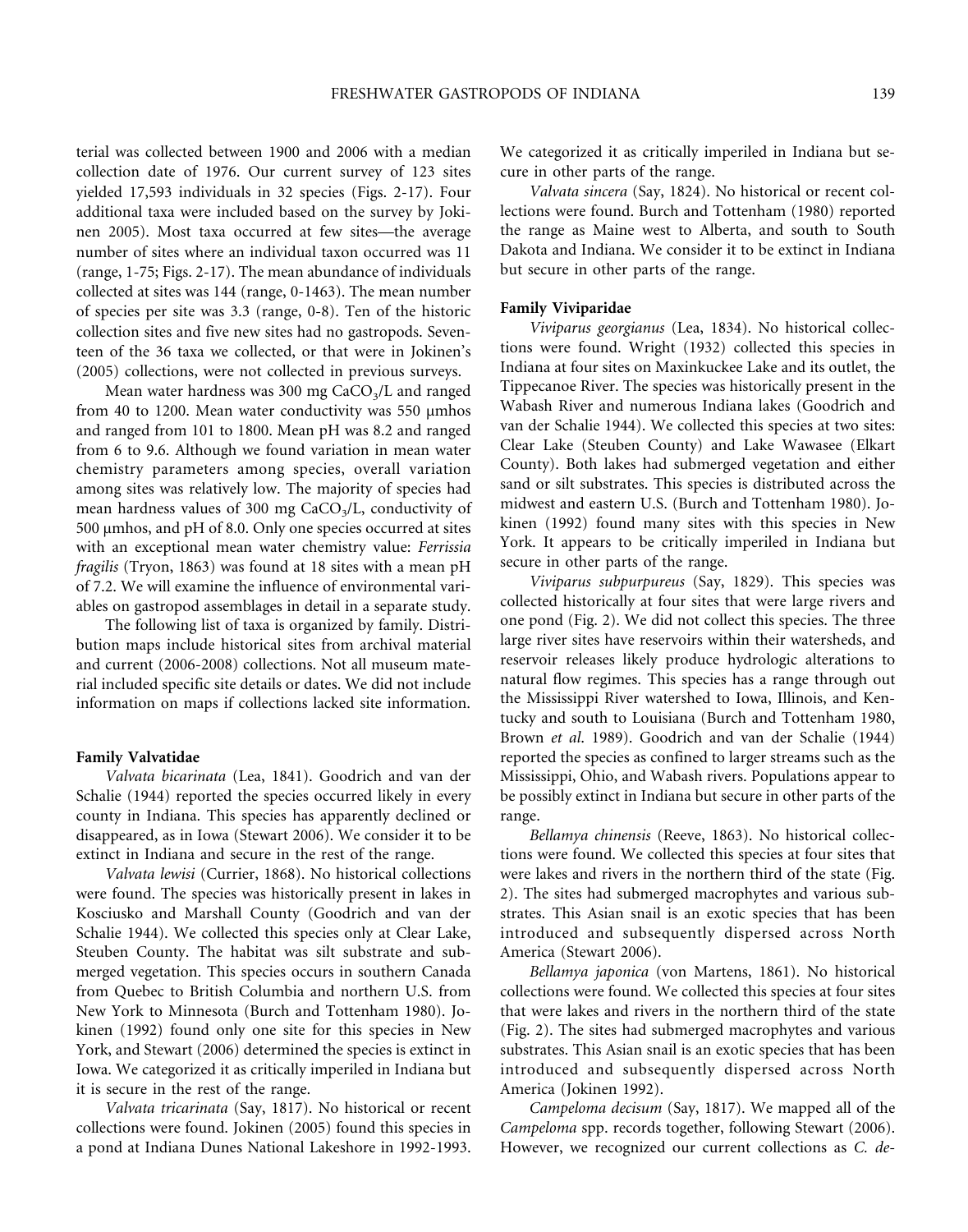

**Figure 2.** Distributions of historic *Viviparus subpurpureus* (circles), current *Bellamya chinensis* (triangles), and current *Bellamya japonica* (diamonds).

*cisum*. We found 20 historical collections and 11 current sites (Fig. 3). Habitats included macrophytes, woody debris, and various substrates of silt, sand, gravel, and cobble. *Campeloma* spp. occur in the Missouri and Mississippi watersheds (Stewart 2006 and references therein). They are common in lakes and rivers of Indiana and we classified them as secure.

#### **Family Hydrobiidae**

*Birgella subglobosus* (Say, 1825). No historical collections were found. We found the species at six sites (Fig. 4). Habitats included various substrate categories but lacked silt. The species was historically found throughout Indiana (Goodrich and van der Schalie 1944) with a range from Ohio west to Iowa, and from Michigan south to Alabama and Arkansas (Burch and Tottenham 1980). Jokinen (1992) collected the species in Lake Champlain, St. Lawrence watershed. We classified it as imperiled in Indiana but it is apparently secure in other parts of the range.



**Figure 3.** Distributions of historic (diamonds) and current *Campeloma decisum* (circles). Sites where historic and current collections occurred are triangles.

*Cincinnatia integra* (Say, 1821). We found one historical collection of this species from Lake James and we collected this species at one site on the Eel River. The habitat at the Eel River was gravel and sand substrates and submerged vegetation. Shelford (1913) found this species in ponds at the Indiana Dunes National Lakeshore. However, Jokinen (2005) did not find the species at the same ponds in 1992- 1993. This species occurs in the Ohio River and tributaries in Ohio, Indiana, Kentucky, and southeastern Illinois (Burch and Tottenham 1980). Jokinen (1992) did not collect this species in New York, but it was found there historically. The species was historically common in Iowa (Stewart 2006). We classified it as critically imperiled in Indiana but secure in other parts of the range.

*Pyrgulopsis lustrica* (Pilsbry, 1890). Three historical collections were found: Tippecanoe Lake (Elkhart County), Pine Lake (La Porte County), and Lake Michigan (Lake County). We found the species in Little Turkey Lake and Big Turkey Lake (Steuben County). The habitats were sand or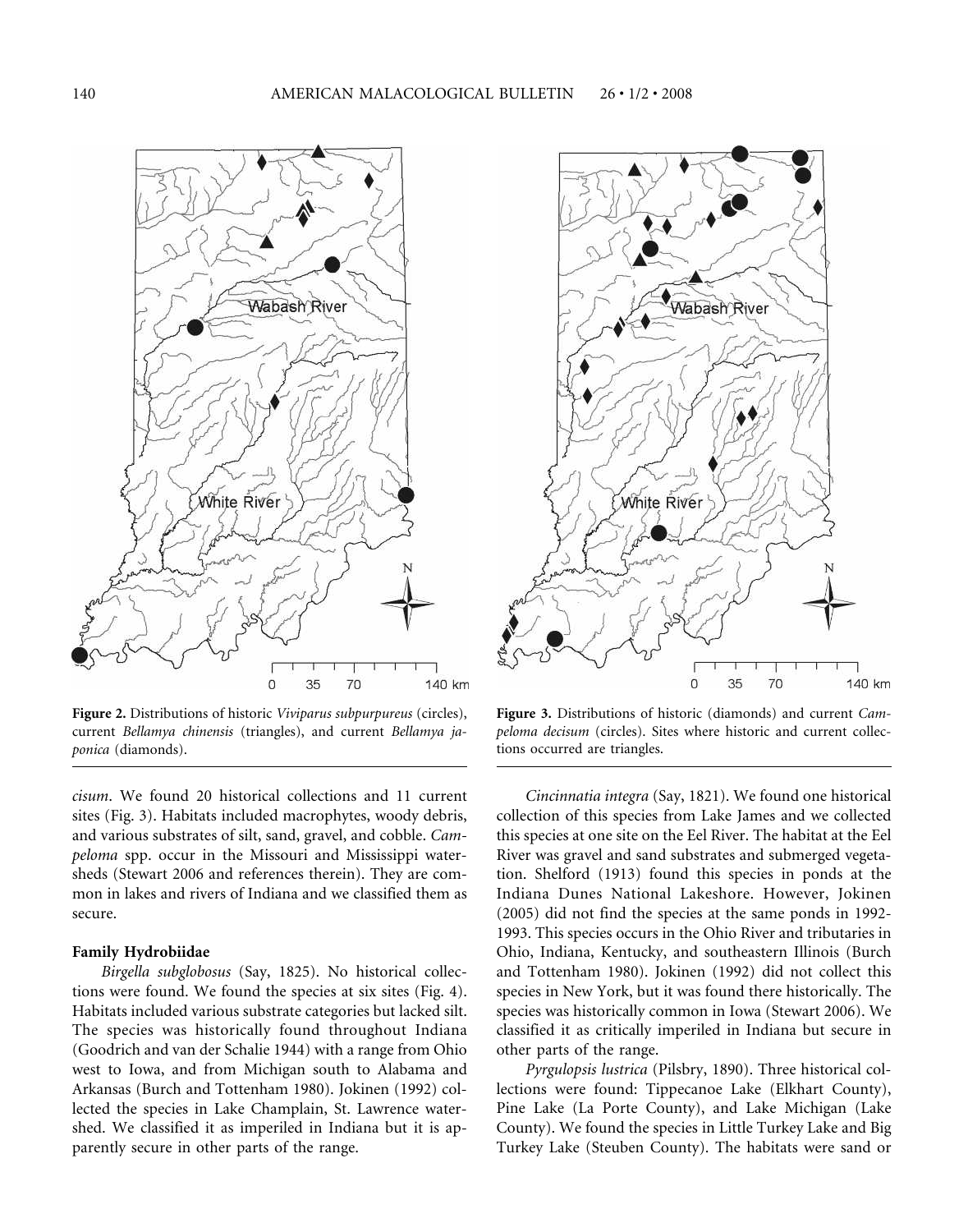

**Figure 4.** Distributions of current *Birgella subglobosus* (diamonds), current *Amnicola limosus* (circles), and *Pomatiopsis cincinnatiensis* (triangles).

silt substrates, woody debris, and emergent vegetation. This species occurs in southern Quebec and Ontario, and from Maine and New York west to Iowa and Minnesota (Burch and Tottenham 1980). Jokinen (1992) found this species at nine sites in New York. The species was found at several Iowa locations in 1979 (Stewart 2006). Goodrich and van der Schalie (1944) found this species was common in lakes, ponds, and streams that had heavy growths of macrophytes and algae. We classified its status as locally imperiled due to very few populations, but secure in other parts of the range.

*Amnicola limosus* (Say, 1817). No historical collections were found. We found the species at six sites (Fig. 4). Shelford (1913) found this species in ponds at the Indiana Dunes National Lakeshore. Jokinen (2005) found the species at one of the same ponds in 1992-1993. We found the species at six sites (Fig. 4). The species is imperiled in Indiana but secure in other parts of the range.

#### **Family Pomatiopsidae**

*Pomatiopsis cincinnatiensis* (I. Lea, 1850). This species is amphibious. No historical collections were found. We found the species at five sites (Fig. 4). The habitats were sand or silt substrates, and submerged or emergent vegetation. The river site had sand, gravel, and cobble substrates, and submergent vegetation. Goodrich and van der Schalie (1944) reported the historical distribution as Henry and La Porte Counties. The species is vulnerable in Indiana but it is apparently secure in other parts of the range.

# **Family Pleuroceridae**

*Elimia livescens* (Menke, 1830). We included historical material that was misidentified as *Elimia semicarinata* (Say, 1829). We found 24 historical sites and 48 current sites (Fig. 5) of which five were lakes. The sites had various substrates including silt, sand, gravel, cobble, and boulders. This species occurs in the St. Lawrence River drainage from the Great



**Figure 5.** Distributions of historic (diamonds) and current *Elimia livescens* (circles). Sites where historic and current collections occurred are triangles.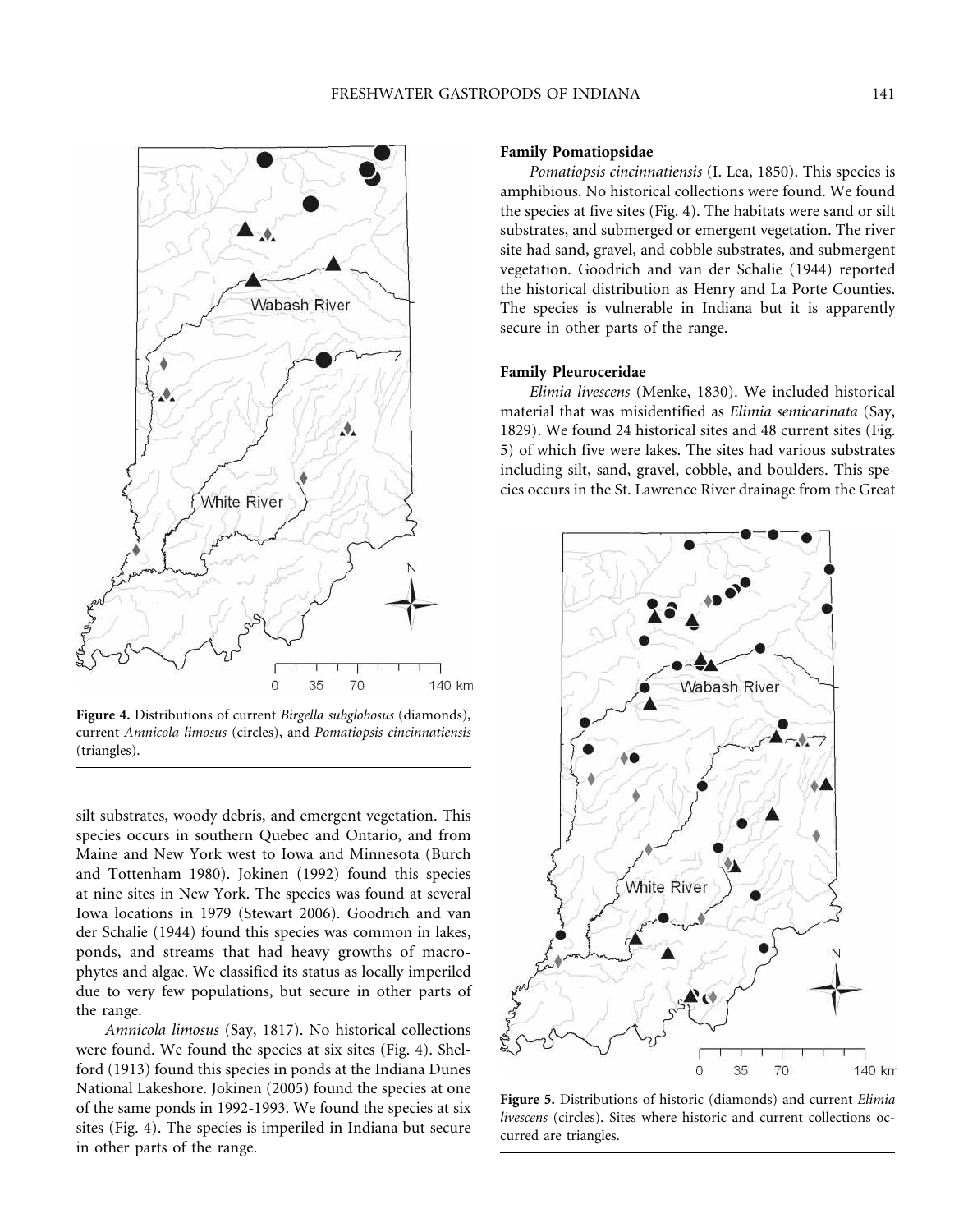Lakes to Lake Champlain and Quebec, east of the Scioto River in Ohio and west to the Illinois River (Burch and Tottenham 1980). The historic distribution was in the Wabash River watershed, the Maumee River watershed, the St. Joseph River watershed (Goodrich and van der Schalie 1944). The species was abundant in New York (Jokinen 1992). This is a common and abundant species in large rivers of Indiana with a secure status.

*Pleurocera acuta* (Rafinesque, 1831). We found 12 historical sites and 21 current sites for this species (Fig. 6) of which four were lakes. Habitat at the sites was varied with silt, sand, gravel, cobble, or boulder substrates and occasionally included macrophytes and/or woody debris. This species occurs in the Ohio River headwater streams and tributaries, the Great Lakes and tributaries, the Mississippi River watershed to Nebraska and Kansas, and the Cumberland and Duck rivers in Tennessee (Burch and Tottenham 1980). Goodrich and van der Schalie (1944) reported the historical distribution in Indiana as the upper Wabash River, tributaries, and lakes connected to the river, and the Maumee River and watershed. Stewart (2006) identified numerous collections in Iowa. Jokinen (1992) found the species at many New York locations. This species is common and abundant in Indiana with a secure status.

*Pleurocera canaliculata* (Say, 1821). We found 14 historical sites and two current sites on the Ohio River and White River (Fig. 7). Habitat at the Ohio River site was silt, sand, and riprap substrates with woody debris. The White River site had silt and riprap substrates. This species occurs in the Ohio River from Pittsburgh to Illinois, the Wabash River and its tributaries, aberrantly in the Tennessee River system, and to Omaha, Nebraska (Burch and Tottenham 1980). This species was found to be abundant in the Ohio River upstream from Louisville, Kentucky (Greenwood and Thorp 2001). Goodrich and van der Schalie (1944) listed the Indiana distribution as in the Wabash River above Lafayette downstream to the Ohio River, present in the White River



**Figure 6.** Distributions of historic (diamonds) and current *Pleurocera acuta* (circles). Sites where historic and current collections occurred are triangles.



**Figure 7.** Distributions of historic (diamonds) and current *Pleurocera canaliculata* (circles).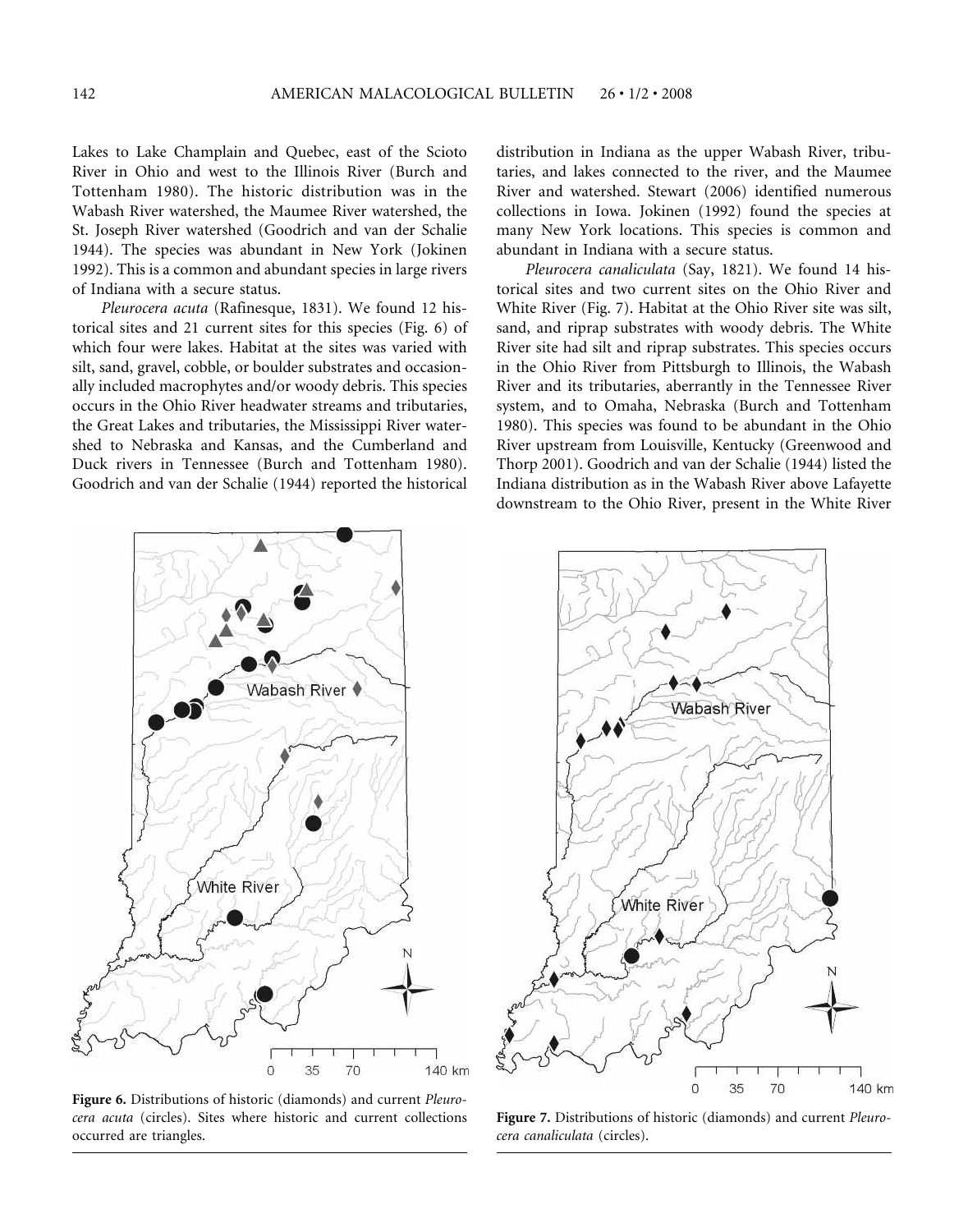and in the Ohio River. This is a rare species in Indiana but it is secure in other parts of the range.

*Leptoxis praerosa* (Say, 1821). No historical collections were found. We found the species at one site on the Blue River, Harrison County. The habitat was silt and riprap substrates with woody debris also present. Its range is the Ohio River below Cincinnati, Ohio to Elizabethtown, Illinois; the Cumberland River and tributaries; the Duck River, Tennessee; and the Tennessee River and tributaries (Burch and Tottenham 1980). Goodrich and van der Schalie (1944) reported the historical Indiana distribution as the Ohio River from Scioto County, Ohio to Pope County, Illinois, the Wabash River at Grand Chains, Posey County, and the Big Blue River, Crawford County. We categorized its status as critically imperiled in Indiana but it is secure in other parts of the range.

*Lithasia obovata* (Say, 1829). We found one historical collection from the Blue River in Harrison County, and one current site on the Eel River in Logansport. The habitat was silt, sand, and cobble substrates with emergent vegetation. This species was abundant in the Ohio River upstream from Louisville, Kentucky (Greenwood and Thorp 2001). This species occurs in the Ohio River and tributaries, in Pennsylvania, Ohio, Indiana, Illinois, Kentucky, and Tennessee (Burch and Tottenham 1980). Goodrich and van der Schalie (1944) reported this species present in the Wabash River downstream from Vincennes, in the Ohio River, the Big Blue River (Crawford County), and the Kentucky River in Kentucky. We categorized its status as critically imperiled in Indiana but it is apparently secure in other parts of the range.

# **Family Lymnaeidae**

*Fossaria* spp. (Say, 1822). Stewart (2006) attributes many currently confused taxa to this group. We found seven historical collections that were in lakes and the Wabash River, and at 43 of our current sites (Fig. 8) of which five were lakes. Substrates at the sites varied with silt, sand, gravel, cobble, or riprap substrates, and occasional woody debris and vegetation present. Brown (1982) found this taxon in ponds at the Crooked Lake Field Station at Fort Wayne. Goodrich and van der Schalie (1944) reported this taxon present in ponds, lakes, and brooks in Kosciusko, Starke, Steuben, and La Porte Counties. Shelford (1913) found this taxon in ponds at the Indiana Dunes National Lakeshore. Jokinen (2005) found the taxon at the same ponds in 1992-1993. Burch and Tottenham (1980) described the range of taxa in this group to include eastern North America west to Vancouver Island. These taxa appear to be common and abundant in Indiana and thus secure.

*Lymnaea stagnalis* (Linnaeus, 1758). No historical collections were found. We found the species at Bass Lake,

**Figure 8.** Distributions of historic (diamonds) and current *Fossaria* spp. (circles). Sites where historic and current collections occurred are triangles.

Starke County. The habitat of the site was silt and sand substrates and emergent vegetation present. This species range is the Great Lakes–St. Lawrence River drainage area northwest to the Mackenzie and Yukon River drainage areas, west to the Rocky Mountains, south to Colorado, and in Illinois and Ohio in the Mississippi drainage (Burch and Tottenham 1980). The historical Indiana distribution was small lakes and streams of the northern part of the state, and in Lake Michigan (Goodrich and van der Schalie 1944). We categorized its status as critically imperiled in Indiana but it is secure in other parts of the range.

*Stagnicola catascopium* (Say, 1867). No historical collections were found. We found the species at one site, Fish Creek, Steuben County. The habitat of the site was silt and sand substrates and woody debris was present. Goodrich and van der Schalie (1944) reported the species was present in the Great Lakes and in other bodies of shallow water near Lake Michigan. The range is eastern Canada and Nova Scotia

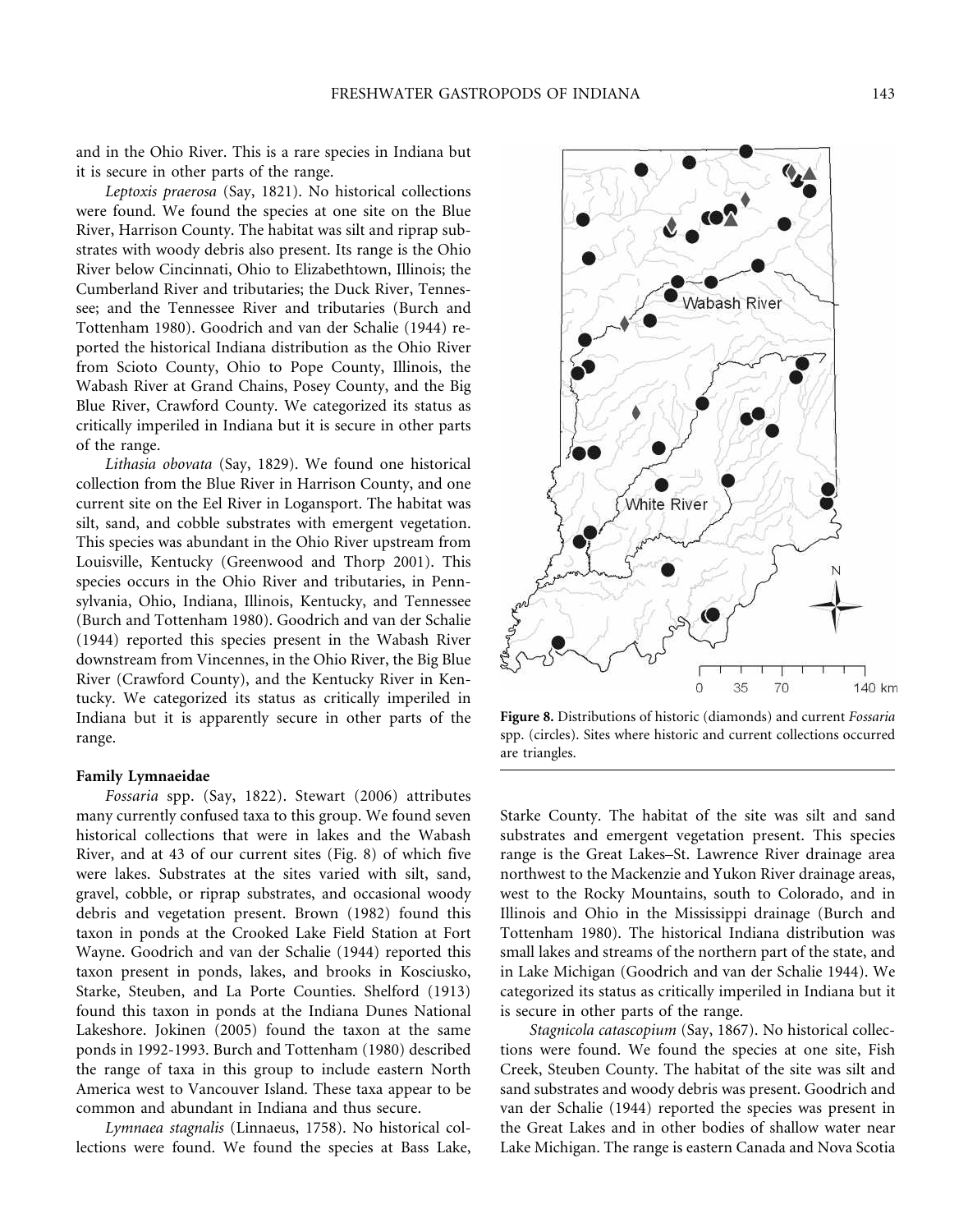west to North Dakota, Great Slave Lake south to northern Iowa, northern Ohio, and Maryland (Burch and Tottenham 1980). We categorized its status as critically imperiled in Indiana but it is secure in other parts of the range.

*Stagnicola caperata* (Say, 1829). One historical collection was found from the Maumee River. We did not find this species. Goodrich and van der Schalie (1944) suggested the species occurred in every county of Indiana. The range is Quebec and Massachusetts west to California, Yukon Bay, and James Bay south to Maryland, Indiana, Colorado, and California (Burch and Tottenham 1980). We categorized its status as critically imperiled in Indiana but it is secure in other parts of the range.

*Stagnicola elodes* (Say, 1821). No historical collections were found. We found this species at 17 sites (Fig. 9) of which four were lakes. The habitats varied with substrates of silt, sand, gravel, cobble, or hardpan and woody debris and/ or vegetation occasionally present. Goodrich and van der Schalie (1944) reported this species was expected in ditches, ponds, and shallow parts of lakes with heavy vegetation.

Brown (1982) found this species was abundant in ponds at the Crooked Lake Field Station at Fort Wayne. Shelford (1913) found this species in ponds at the Indiana Dunes National Lakeshore. Jokinen (2005) found the species at the same ponds in 1992-1993. It is common and abundant in Indiana and is secure.

*Stagnicola exilis* (I. Lea, 1838). No historical collections were found. We found this species at Brown Ditch, Newton County. The habitat was silt substrate with submerged macrophytes. Goodrich and van der Schalie (1944) found this species to occur in temporary aquatic habitats. We categorized its status as critically imperiled in Indiana but it is secure in other parts of the range.

*Pseudosuccinea columella* (Say, 1817). No historical collections were found. We found 16 current stream sites (Fig. 10) of which seven were lakes or ponds. Habitats varied with substrates of silt, sand, gravel, or cobble and woody debris and/or vegetation occasionally present. The range is eastern North America generally west to Minnesota and eastern Kansas, south to central Texas and Florida (Burch and Tottenham 1980). Goodrich and van der Schalie (1944) re-





**Figure 9.** Distribution of current *Stagnicola elodes*. **Figure 10.** Distribution of current *Pseudosuccinea columella.*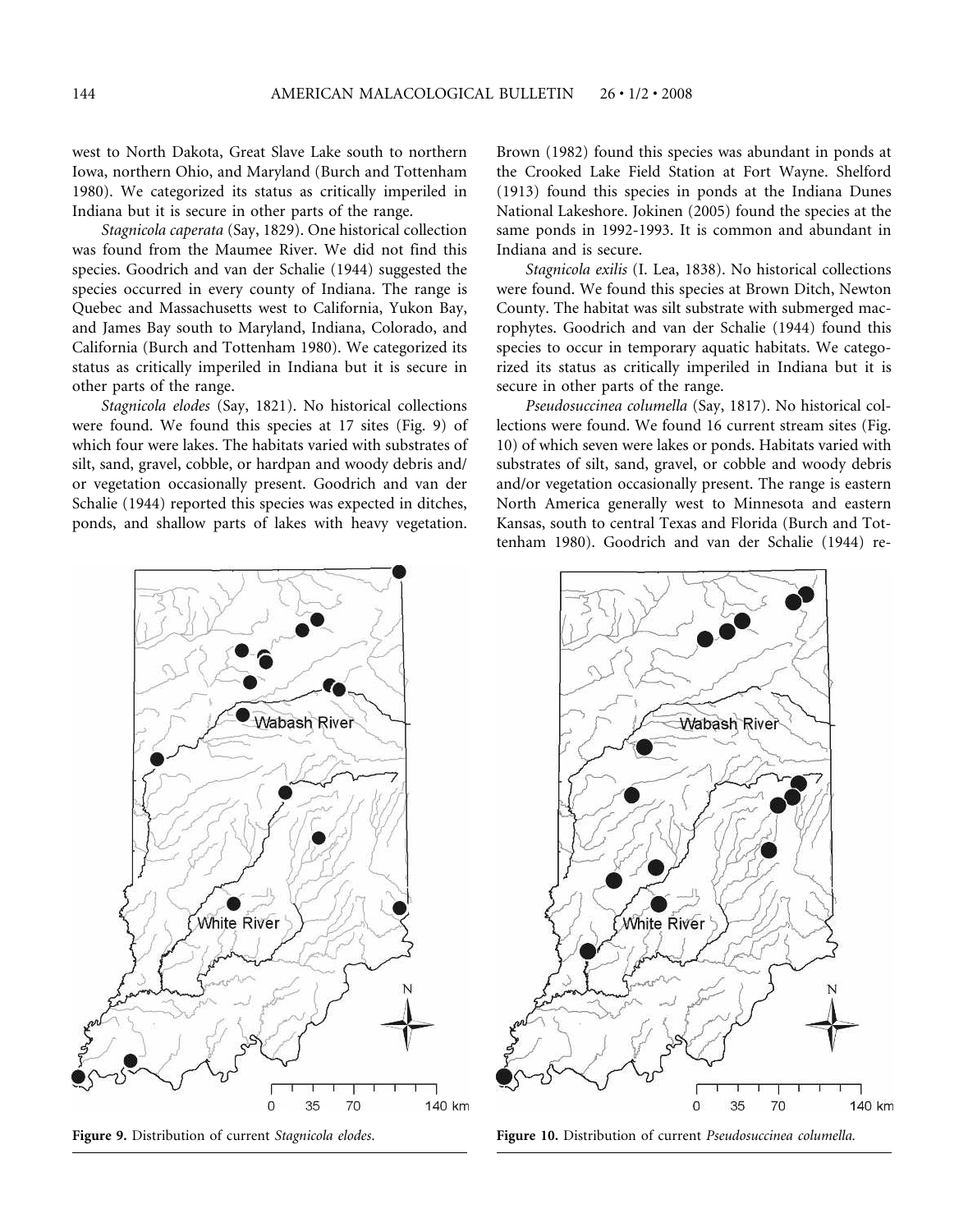species is common in New York (Jokinen 1992). It appears to be common in Indiana and is secure.

# **Family Physidae**

*Physella gyrina* (Say, 1821). We found 22 historical sites and eight current sites (Fig. 11) of which one was a lake. Habitats varied with silt, sand, gravel, or cobble substrates and woody debris and/or vegetation present. Brown (1982) found this species was abundant in ponds at the Crooked Lake Field Station at Fort Wayne. Shelford (1913) found this species in ponds at the Indiana Dunes National Lakeshore. Jokinen (2005) found the species at the same ponds in 1992- 1993. The species appears to be common and abundant and is secure.

*Physella acuta* (Draparnaud, 1805). We found 17 historical sites and 94 current sites (Fig. 12). Habitats varied with substrates of silt, sand, gravel, riprap, or cobble and



**Figure 11.** Distributions of historic (diamonds) and current *Physella gyrina* (circles). Sites where historic and current collections occurred are triangles.



**Figure 12.** Distributions of historic (diamonds) and current *Physella acuta* (circles). Sites where historic and current collections occurred are triangles.

woody debris and/or vegetation occasionally present. This species occurs throughout North America (Burch and Tottenham 1980) and is abundant in Indiana. We consider it to be secure in Indiana.

*Aplexa elongata* (Say, 1821). Two historical collections were found: Tippecanoe Lake (Elkhart County) and the Elkhart River (Noble County). We did not find this species. Brown (1982) found this species was abundant in ponds at the Crooked Lake Field Station at Fort Wayne. Jokinen (2005) found the species in temporary aquatic habitats in the Indiana Dunes National Seashore in 1992-1993. Its range is Ontario to Saskatchewan, Canada, and Alaska (Burch and Tottenham 1980). We categorized its status as imperiled in Indiana but it is secure in other parts of the range.

#### **Family Planorbidae**

*Gyraulus circumstriatus* (Tryon, 1866). We found one historical collection from Rock Creek, Carroll County, and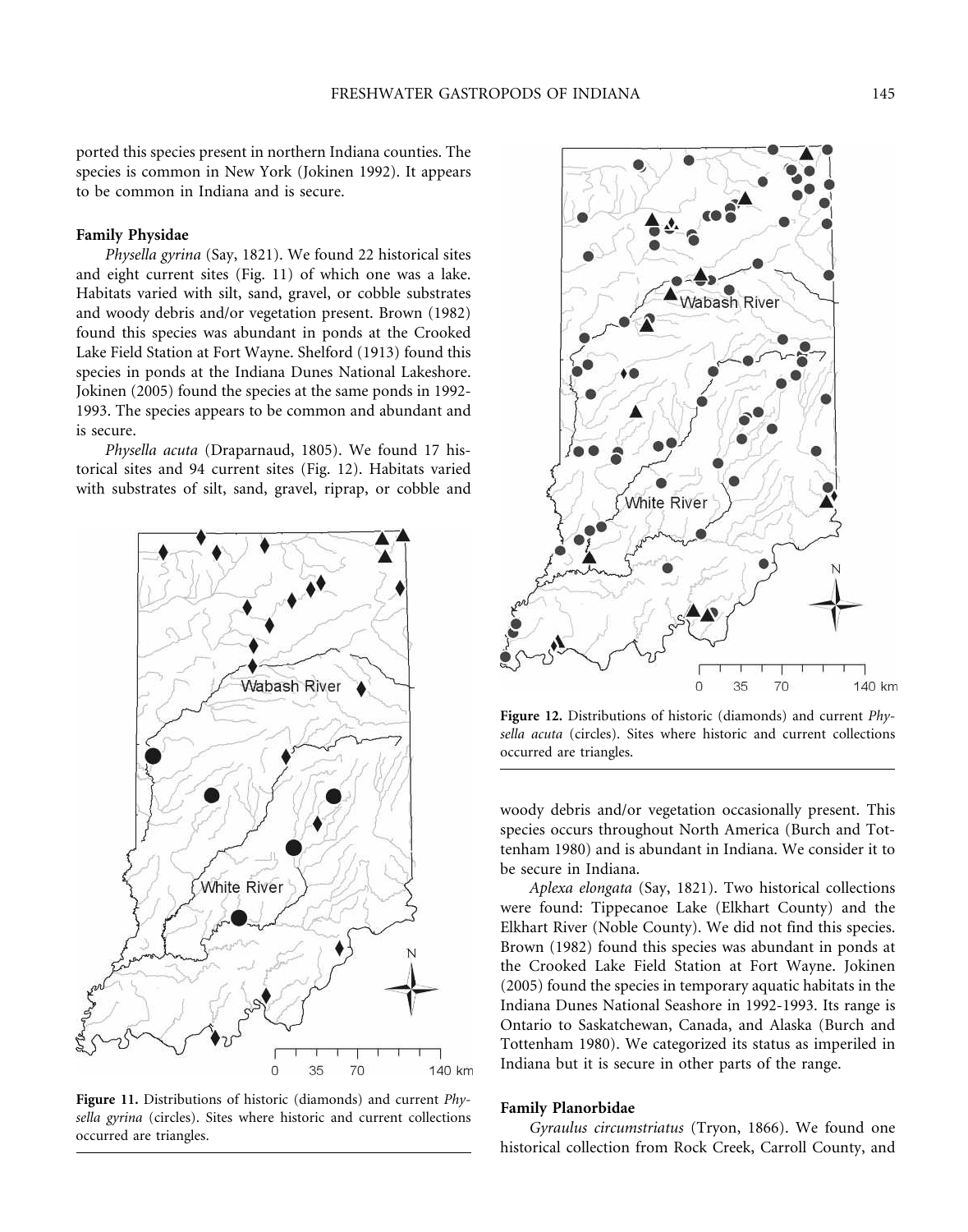none in our collections. Goodrich and van der Schalie (1944) reported the species present in Lake James, Lake Maximkuckee, and Webster Lakes in northern Indiana. This species occurs from Connecticut north to Quebec, west to Alberta, and south in the Rocky Mountains to New Mexico (Burch and Tottenham 1980). Jokinen (1992) found the species in New York collections but commented that it appears to be intolerant to low pH and low calcium, as are most snails. The species appears to be extinct in Indiana but secure in other parts of the range.

*Gyraulus deflectus* (Say, 1824). No historical collections were found although Shelford (1913) found this species in ponds at the Indiana Dunes National Lakeshore. Jokinen (2005) did not find them during 1992-1993 surveys of the same ponds. We found the species at 10 sites (Fig. 13). Habitats varied with substrates of silt, sand, gravel, or cobble and woody debris and/or vegetation occasionally present. We consider the species to be vulnerable in Indiana but it is secure in other parts of the range.

*Gyraulus parvus* (Say, 1817). We found nine historical

sites and nine current sites (Fig. 14). Habitats varied with substrates of silt, sand, gravel, cobble, or boulder and woody debris and/or vegetation occasionally present. Shelford (1913) found this species in ponds at the Indiana Dunes National Lakeshore. Jokinen (2005) found the species at the same ponds in 1992-1993. Brown (1982) found this species was abundant in ponds at the Crooked Lake Field Station at Fort Wayne. Its range is all of North America (Burch and Tottenham 1980). Jokinen (1992) found the species at many sites in New York. Goodrich and van der Schalie (1944) comment that the species was "doubtless present in every county." The species appears to be common and abundant and is secure.

*Helisoma anceps* (Menke, 1830). No historical collections were found. Shelford (1913) found this species in ponds at the Indiana Dunes National Lakeshore. Jokinen (2005) did not found the species at the same ponds in 1992- 1993. We found six current sites in lakes and streams (Fig.



**Figure 13.** Distribution of current *Gyraulus deflectus.*



**Figure 14.** Distributions of historic (diamonds) and current *Gyraulus parvus* (circles). Sites where historic and current collections occurred are triangles.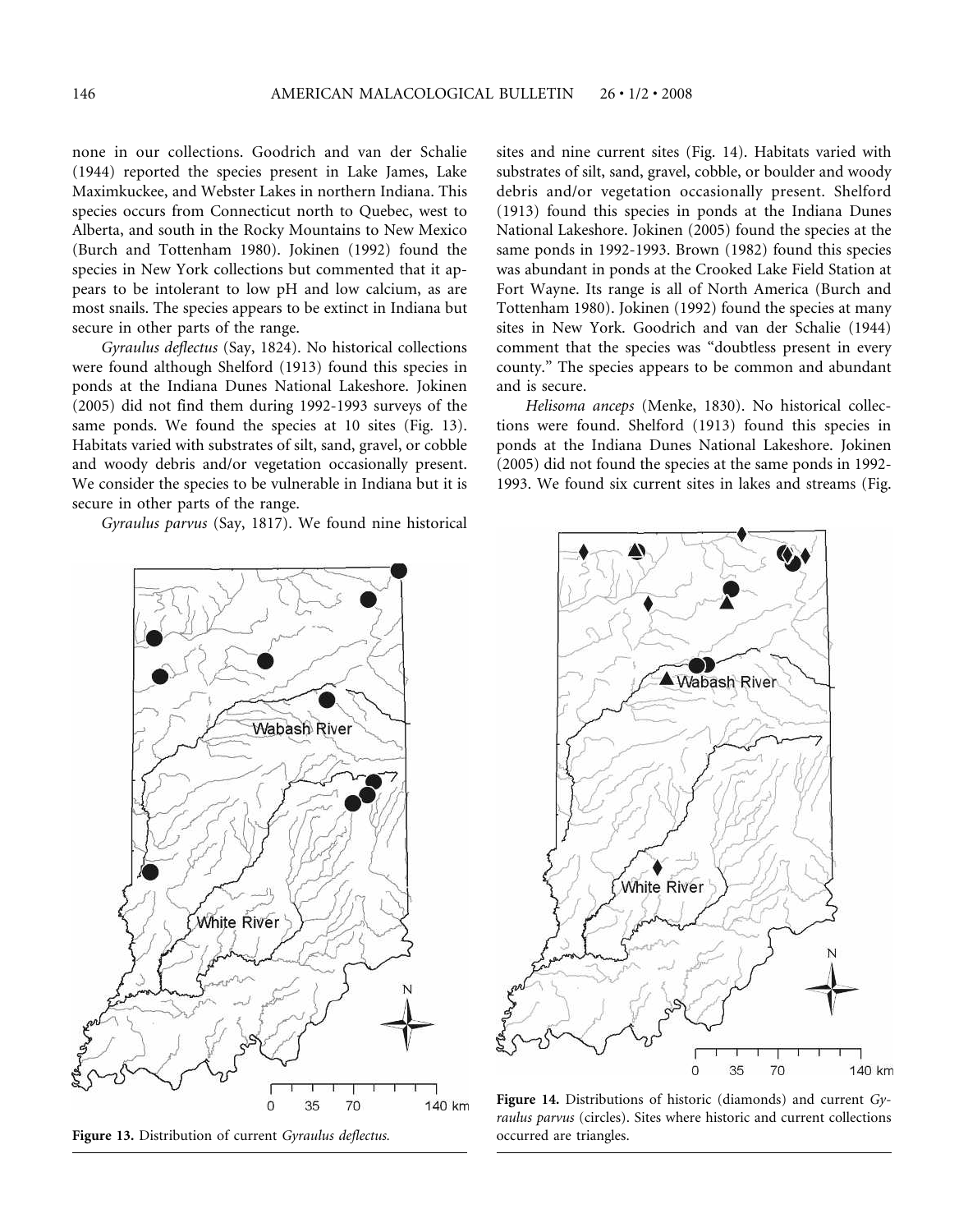15). Habitats varied with substrates of silt, sand, gravel, or cobble and vegetation occasionally present. The range is throughout North America from James and Hudson Bays south to Georgia, Alabama, Texas, and northwestern Mexico, west to southwestern Northwest Territories (Burch and Tottenham 1980). The species is widespread across New York (Jokinen 1992). Goodrich and van der Schalie (1944) reported the species was probably in every part of Indiana. We consider the species to be imperiled in Indiana but it is secure in parts of the range.

*Planorbella campanulata* (Say, 1821). No historical collections were found. We found one current site in Lake Wawasee. The habitat was sand and riprap substrate and submergent macrophytes. Shelford (1913) found this species in ponds at the Indiana Dunes National Lakeshore. Jokinen (2005) did not find the species at the same ponds in 1992- 1993. The range is Vermont west to North Dakota, south to Ohio and Illinois, northward to Great Slave Lake (Burch and Tottenham 1980). The species was common in New York (Jokinen 1992). Goodrich and van der Schalie (1944) report

that the species is most likely limited to the lakes area of Indiana, and the species is intolerant of domestic sewage. We consider the species to be imperiled in Indiana but it is secure in parts of the range.

*Planorbella trivolvis* (Say, 1817). Two historical collections were found in Half Moon Pond and Bass Lake. We found it at 16 sites (Fig. 16) of which five were lakes. Habitats varied with substrates of silt, sand, gravel, cobble, or boulder and woody debris and/or vegetation occasionally present. The species was not found at either historical site. Shelford (1913) found this species in ponds at the Indiana Dunes National Lakeshore. Jokinen (2005) found the species at the same ponds in 1992-1993. Brown (1982) found this species was abundant in ponds at the Crooked Lake Field Station at Fort Wayne. The range is Atlantic coast and Mississippi River drainages, northward to Arctic Canada and Alaska, and southward to Tennessee and Missouri (Burch and Tottenham 1980). The species is widespread and abundant in New York (Jokinen 1992). The species was histori-



**Figure 15.** Distribution of current *Helisoma anceps.*



**Figure 16.** Distributions of historic (diamonds) and current *Planorbella trivolvis* (circles).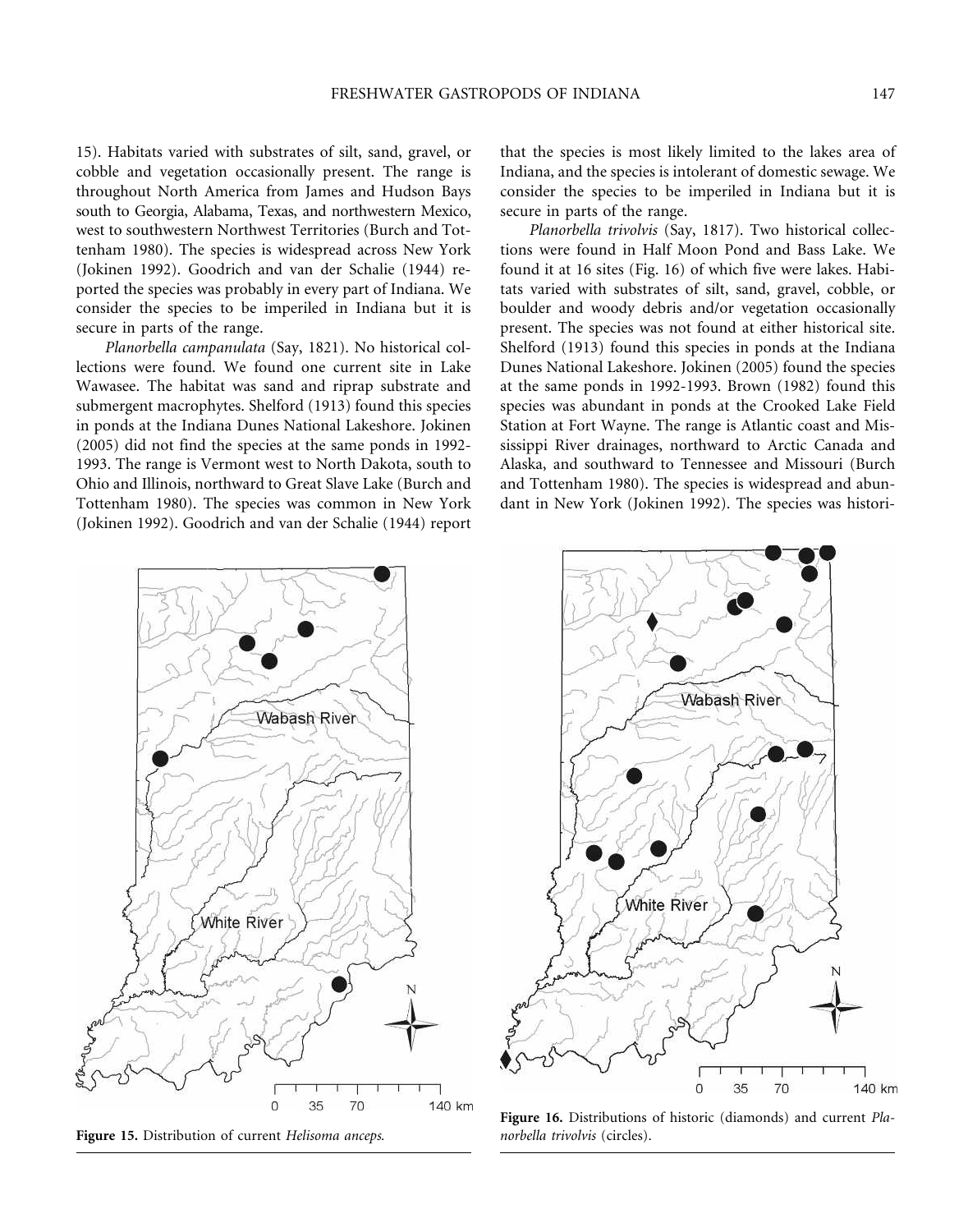cally common in lakes and likely present throughout Indiana (Goodrich and van der Schalie 1944). We categorized the status of this species as locally and globally secure.

*Planorbula armigera* (Say, 1821). No historical collections were found and we did not find them in our collections. However, Shelford (1913) found this species in ponds at the Indiana Dunes National Lakeshore. Jokinen (2005) found the species at the same ponds in 1992-1993. Historical locations in Indiana were lakes in Lake, La Porte, Steuben, Marshall, and Kosciusko Counties (Goodrich and van der Schalie 1944). We categorized its status as critically imperiled in Indiana but it is secure in other parts of the range.

*Promenetus exacuous* (Say, 1821). No historical collections were found. We found the species at two lakes in Steuben County, Clear Lake and Pleasant Lake. Habitats were silt substrates with submerged vegetation at Clear Lake, and silt and sand substrates with emergent vegetation at Pleasant Lake. Shelford (1913) found this species in two ponds at the Indiana Dunes National Lakeshore. Jokinen (2005) found the species at one of the ponds in 1992-1993. The species was assumed to occur throughout Indiana by Goodrich and van der Schalie (1944). We categorized its status as critically imperiled in Indiana but it is secure in other parts of the range.

#### **Family Ancylidae**

*Ferrissia fragilis* (Tryon, 1863). No historical collections were found. We found three current stream sites: Clear Creek (Huntington County), Coal Creek (Fountan County), and the Tippecanoe River (Kosciusko County). Habitats varied with substrates of silt, sand, gravel, cobble, or boulder and woody debris occasionally present. The range is New York to Michigan, California, and Texas (Burch and Tottenham 1980). Stewart (2006) found that the species has not been observed in Iowa since 1912. However, he mentioned that the species is tiny and easily overlooked. In New York, the species is fairly common (Jokinen 1992). The historical locations that were published in Indiana were Clear Lake and a pond in La Porte County (Goodrich and van der Schalie 1944). We categorized its status as imperiled in Indiana but it is secure in other parts of the range.

*Ferrissia parallelus* (Haldeman, 1841). No historical collections were found and we did not collect this species. Shelford (1913) found this species in ponds at the Indiana Dunes National Lakeshore. Jokinen (2005) also found the species in ponds at the Indiana Dunes National Lakeshore in 1992- 1993. The only other historical location in Indiana was Lake Maxinkuckee (Goodrich and van der Schalie 1944). The species appears to be extinct in Iowa (Stewart 2006) and rare in Indiana. We categorized its status as critically imperiled in Indiana but it is secure in other parts of the range.

*Ferrissia rivularis* (Say, 1817). No historical collections

were found. We found 18 current sites (Fig. 17) of which four were lakes. Habitats varied with substrates of silt, sand, gravel, cobble, or boulder and woody debris and/or vegetation occasionally present. The range is most of North America: northward into the Hudson Bay lowlands and northwestward to Saskatchewan, south to North Carolina and New Mexico, west to California and Oregon (Burch and Tottenham 1980). The species is fairly common in New York (Jokinen 1992). The historical distribution in Indiana was Lake Knox and Henry Counties (Goodrich and van der Schalie 1944). The species appears to be widely distributed in Indiana, except that it is easily overlooked. It is common, widespread, and secure.

*Laevapex fuscus* (C. B. Adams, 1841). No historical collections were found. We found one current site, the Eel River at Logansport. The habitat was silt and riprap substrates and woody debris was present. Jokinen (2005) found the species in one pond at the Indiana Dunes National Lakeshore in 1992-1993. Historical locations in Indiana were lakes in Marshall and La Porte Counties, and Grassy Creek, Kosci-



**Figure 17.** Distribution of current *Ferrissia rivularis.*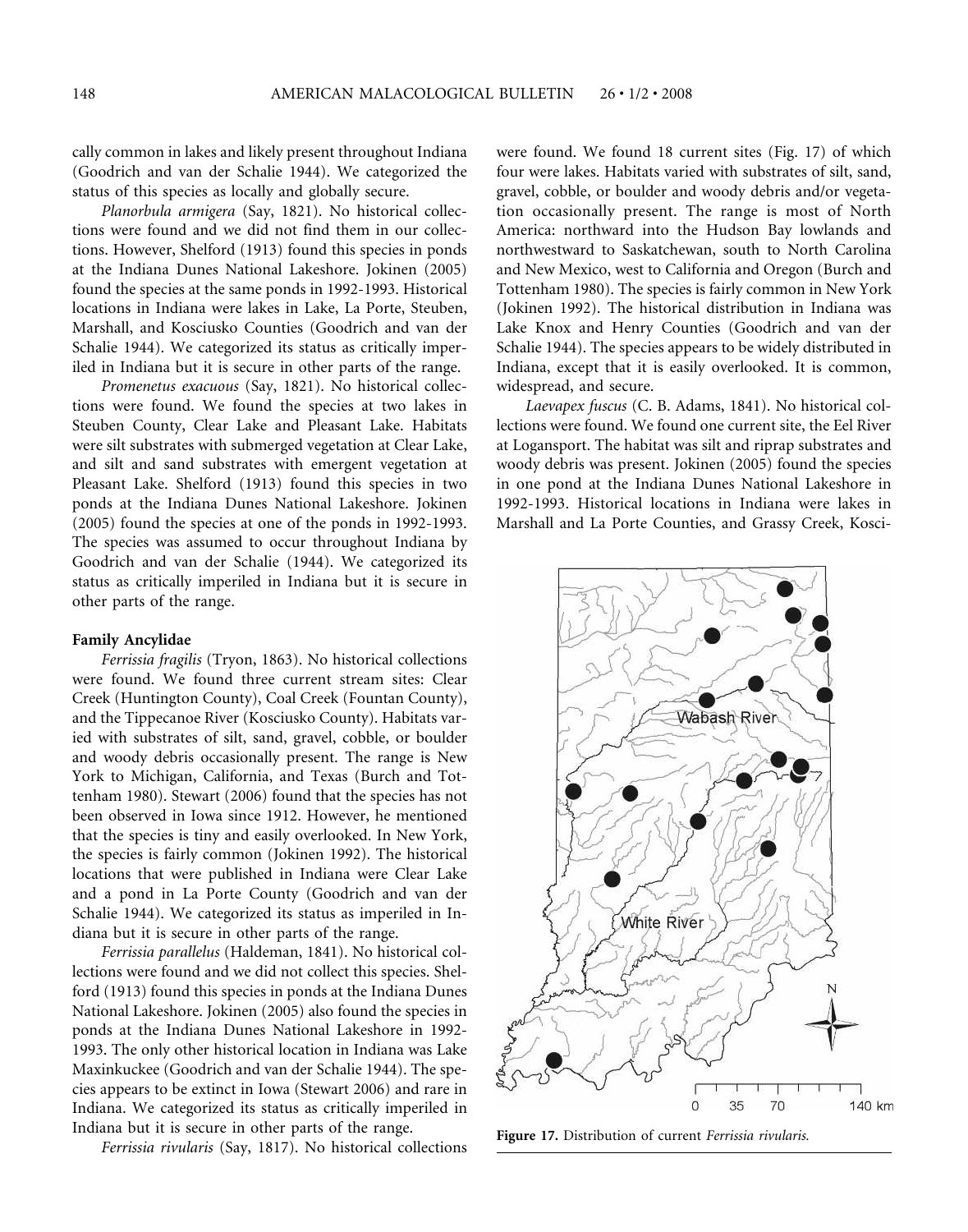**Table 1.** Summary of aquatic gastropods of Indiana by current taxa (from Stewart 2006), synonyms from Goodrich and van der Schalie (1944), historic sites based on museum material, current sites where we collected the species, and observation status using The Nature Conservance global ranking system (www.natureserve.org). GS refers to species that are presumed extinct, GH are possibly extinct, G1 are critically imperiled, G2 are imperiled, G3 are vulnerable, G4 are apparently secure, and G5 are secure.

| Current taxa                               | Synonyms                                                       | Historic<br>sites | Current<br>sites                 | Conservation<br>status |
|--------------------------------------------|----------------------------------------------------------------|-------------------|----------------------------------|------------------------|
| Valvatidae                                 |                                                                |                   |                                  |                        |
| Valvata bicarinata (Lea, 1841)             |                                                                | $\mathbf{0}$      | $\mathbf{0}$                     | G5                     |
| Valvata lewisi (Currier 1868)              | Valvata lewisii                                                | $\mathbf{0}$      | $\mathbf{1}$                     | G5                     |
| Valvata tricarinata (Say, 1817)            |                                                                | $\mathbf{0}$      | $0^a$                            | G5                     |
| Valvata sincera (Say, 1824)                |                                                                | $\Omega$          | $\Omega$                         | G5                     |
| Viviparidae                                |                                                                |                   |                                  |                        |
| Viviparus georgianus (Lea, 1834)           | Valvata contectoides                                           | $\mathbf{0}$      | $\overline{2}$                   | G <sub>5</sub>         |
| Viviparus subpurpureus (Say, 1829)         |                                                                | $\overline{4}$    | $\theta$                         | G <sub>5</sub>         |
| Bellamya chinensis (Reeve, 1863)           |                                                                | $\Omega$          | $\overline{4}$                   | Exotic                 |
| Bellamya japonica (von Martens, 1861)      |                                                                | $\mathbf{0}$      | $\overline{4}$                   | Exotic                 |
| Campeloma decisum (Say, 1817)              | Campeloma spp.                                                 | 20                | 11                               | G5                     |
| Hydrobiidae                                |                                                                |                   |                                  |                        |
|                                            |                                                                | $\mathbf{0}$      | 6                                | G4                     |
| Birgella subglobosus (Say, 1825)           | Somatogyrus subglobosus                                        | $\mathbf{1}$      | $\mathbf{1}$                     | G5                     |
| Cincinnatia integra (Say, 1821)            |                                                                |                   |                                  |                        |
| Pyrogulopsis lustrica (Pilsbry, 1890)      | Amnicola lustrica                                              | 3                 | $\overline{2}$<br>6 <sup>a</sup> | G5                     |
| Amnicola limosus (Say, 1817)               | Amnicola limosa, Amnicola parva                                | $\theta$          |                                  | G5                     |
| Pomatiopsidae                              |                                                                |                   |                                  |                        |
| Pomatiopsis cincinnatiensis (I. Lea, 1850) |                                                                | $\mathbf{0}$      | 6                                | G4                     |
| Pleuroceridae                              |                                                                |                   |                                  |                        |
| Elimia livescens (Menke, 1830)             | Goniobasis livescens                                           | 24                | 48                               | G5                     |
| Pleurocera acuta (Rafinesque, 1831)        |                                                                | 12                | 21                               | G5                     |
| Pleurocera canaliculata (Say, 1821)        |                                                                | 14                | 2                                | G5                     |
| Leptoxis praerosa (Say, 1821)              | Anculosa praerosa                                              | $\Omega$          | $\mathbf{1}$                     | G5                     |
| Lithasia obovata (Say, 1820)               |                                                                | $\mathbf{1}$      | 1 <sup>b</sup>                   | G4                     |
| Lymnaeidae                                 |                                                                |                   |                                  |                        |
| Fossaria spp. (Say, 1822)                  | Lymnaea humilis, Lymnaea dalli,                                | 7                 | 43 <sup>a</sup>                  | G <sub>5</sub>         |
|                                            | Lymnaea parva                                                  |                   |                                  |                        |
| Lymnaea stagnalis (Linnaeus, 1758)         |                                                                | $\mathbf{0}$      | 1                                | G5                     |
| Stagnicola catascopium (Say, 1867)         | Lymnaea catascopium                                            | $\mathbf{0}$      | $\mathbf{1}$                     | G5                     |
| Stagnicola caperata (Say, 1829)            | Lymnaea caperata                                               | $\mathbf{1}$      | $\Omega$                         | G5                     |
| Stagnicola elodes (Say, 1821)              | Lymnaea palustris, Lymnaea reflexa                             | $\mathbf{0}$      | 17 <sup>a</sup>                  | G5                     |
| Stagnicola exilis (I. Lea, 1838)           | Lymnaea exilis                                                 | $\Omega$          | 1                                | G5                     |
| Pseudosuccinea columella (Say, 1821)       | Lymnaea columella                                              | $\theta$          | 16                               | G5                     |
| Physidae                                   |                                                                |                   |                                  |                        |
| Physella gyrina (Say, 1821)                | Physella heterostropha, Physella sayii,<br>Physella ancillaria | 22                | 8 <sup>a</sup>                   | G5                     |
| Physella acuta (Draparnaud, 1805)          | Physella heterostropha, Physella integra,<br>Physella walkeri  | 17                | 94                               | G5                     |
| Aplexa elongata (Say, 1821)                | Aplexa hypnorum                                                | $\overline{2}$    | $0^a$                            | G5                     |
| Planorbidae                                |                                                                |                   |                                  |                        |
| Gyraulus circumstriatus (Tryon, 1866)      |                                                                | 1                 | $\mathbf{0}$                     | G5                     |
| Gyraulus deflectus (Say, 1824)             | Gyraulus hirsutus                                              | $\mathbf{0}$      | 10                               | G5                     |
| Gyraulus parvus (Say, 1817)                |                                                                | 9                 | 9 <sup>a</sup>                   | G5                     |
| Helisoma anceps (Menke, 1830)              | Helisoma antrosum                                              | $\theta$          | 6                                | G5                     |
| Planorbella campanulata (Say, 1821)        | Helisoma campanulatum                                          | $\mathbf{0}$      | $\mathbf{1}$                     | G5                     |
|                                            | Helisoma trivolvis                                             | $\overline{2}$    | 16 <sup>a</sup>                  | G5                     |
| Planorbella trivolvis (Say, 1817)          |                                                                |                   | $0^a$                            |                        |
| Planorbula armigera (Say, 1821)            |                                                                | $\theta$          |                                  | G <sub>5</sub>         |
| Promenetus exacuous (Say, 1821)            | Menetus exacuous                                               | $\Omega$          | $2^{\mathrm{a}}$                 | G5                     |
| Ancylidae                                  |                                                                |                   |                                  |                        |
| Ferrissia fragilis (Tryon, 1863)           | Gundlachia meekiana                                            | $\Omega$          | 3                                | G5                     |
| Ferrissia parallelus (Haldeman, 1841)      | Ferrissia parallela                                            | $\mathbf{0}$      | $0^a$                            | G5                     |
| Ferrissia rivularis (Say, 1817)            | Ferrissia tarda                                                | $\mathbf{0}$      | 18                               | G5                     |
| Laevapex fuscus (C. B. Adams, 1841)        | Ferrissia fusca                                                | $\mathbf{0}$      | 1 <sup>a</sup>                   | G <sub>5</sub>         |

<sup>a</sup> Refers to taxa that were collected in Indiana by Jokinen (2005). <sup>b</sup>Refers to taxa that were collected on the Ohio River main stem by Greenwood and Thorp (2001).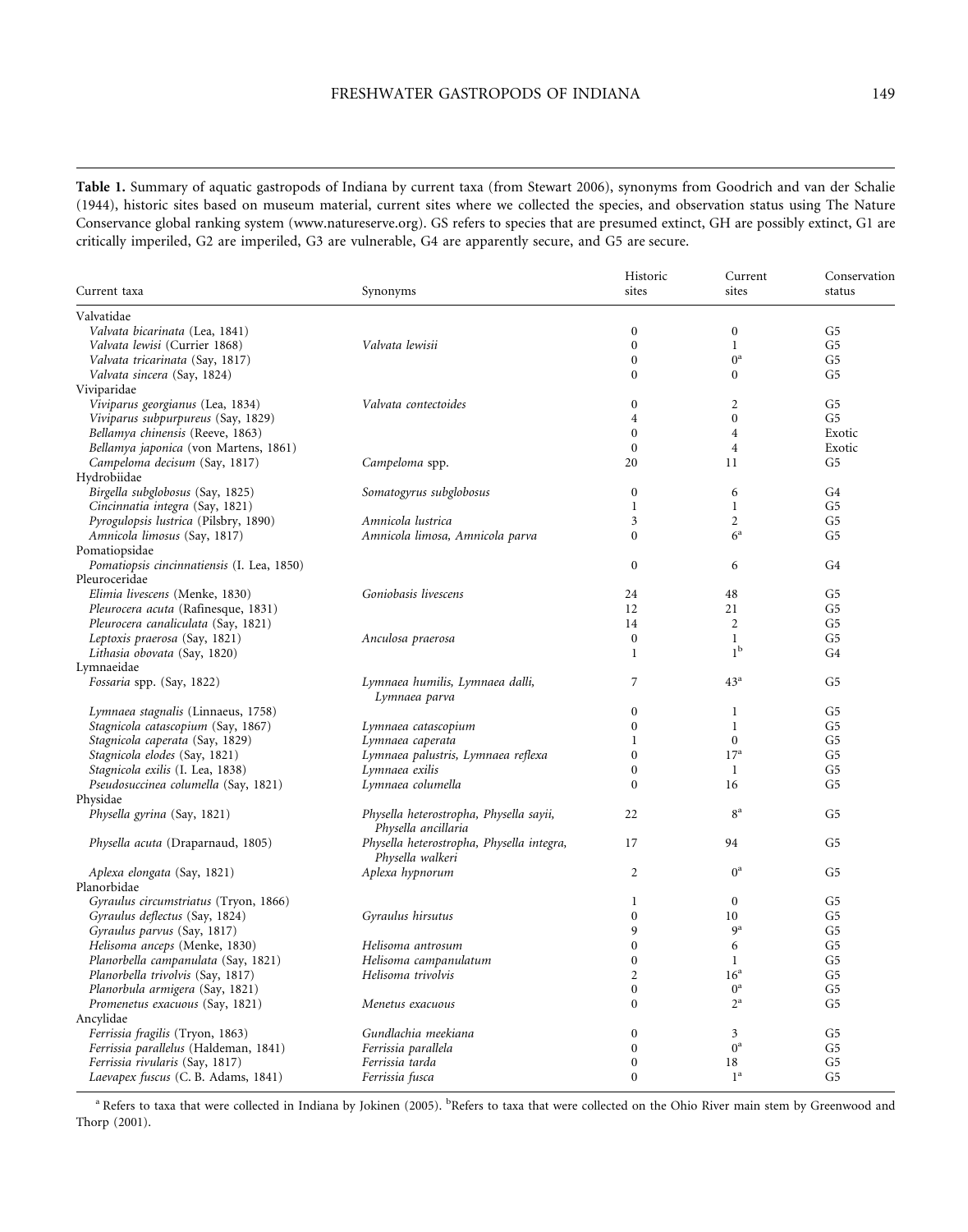usko County (Goodrich and van der Schalie 1944). We categorized its status as critically imperiled in Indiana but it is secure in other parts of the range.

#### **DISCUSSION**

Our historical surveys of museum records and literature search indicated 39 species present historically in Indiana. Our 2006-2008 survey and literature search resulted in 36 species of aquatic gastropods, including two exotics. Three species are apparently locally extinct in the state (*Valvata bicarinata, Valvata sincera,* and *Gyraulus circumstriatus*) but globally secure. Our species richness estimates are similar to species estimates for other states (Stewart 2006). For example, states with published aquatic gastropod species richness values are: Connecticut (35 species; Jokinen 1983), Maine (45 species; Martin 1999), New York (61 species; Jokinen 1992), Virginia (53 species; Stewart and Dillon 2004), Kentucky (29 species; Branson *et al*. 1987), and Iowa (49 species; Stewart 2006). The conservation status of Indiana's gastropods is: three taxa that are apparently secure globally and 36 taxa that are widespread, abundant, and globally secure, including two exotics (Table 1). However, three taxa are locally extinct and many others appear locally imperiled or vulnerable.

Of three Indiana species presumed to be locally extinct, only *Valvata bicarinata* was collected in Indiana by Goodrich and van der Schalie (1944) and it appears to be declining elsewhere (Stewart 2006). Whether *Valvata sincera* was ever collected in Indiana is an open question. *Gyraulus circumstriatus* is likely locally extinct due to water quality degradation, as it is intolerant to low pH and calcium (Jokinen 1992).

Only 31 of the sites where the museum material was collected had the same species present in our collections at those sites. Our interpretation is that these species are likely no longer present at the majority of historic sites. Our collection technique may have missed individuals, but the probability of missing species that were historically abundant seems unlikely. Explanations for local species extinctions include extensive habitat degradation throughout the state from agricultural impacts, hydrologic alteration by reservoirs, and pollution. The majority of Indiana watersheds have hydrologic alterations due to reservoir release and/or channelization for agriculture drainage (Pyron and Neumann 2008). Watersheds that are upstream from reservoirs are also negatively impacted by the reservoir (Pringle 1997).

Conservation of aquatic gastropods should be considered as important as conservation of other aquatic organisms, if only for preservation of phylogenetic diversity. In Alabama, 65% of gill-breathing endemic freshwater snails are extinct, endangered, threatened, or of special concern (Lydeard and Mayden 1995). Although the southeastern U.S. has the highest diversity of freshwater organisms on the continent, all freshwater fauna of North America are facing similar losses of biodiversity (Ricciardi and Rasmussen 1999). Ricciardi and Rasmussen (1999) projected future extinction rates for freshwater organisms in North America at 4% per decade. This is a similar depletion rate as for tropical forests. Additional protection besides the current approach to conservation of aquatic invertebrates is obviously necessary.

A first step toward conservation of aquatic gastropods is an accurate inventory (Lydeard and Mayden 1995). Efforts toward inventory of aquatic invertebrates in the U.S. have lagged behind inventories of vertebrates although some statewide surveys of aquatic gastropods are appearing (Jokinen 1992, Stewart 2006). Accurate inventory of aquatic gastropods will also encourage studies of the taxonomic, ecological, and general biology of the group (Neves *et al.* 1997). For example, studies of macro-ecological patterns of freshwater gastropods are rare compared with macro-ecological studies of vertebrates. These endeavors have lagged behind other taxa largely because of a lack of descriptive and distributional natural history studies.

Indiana currently lists the conservation status for vertebrate and invertebrate taxa (www.in.gov/dnr/). However, there is currently no specific conservation recognition or protection plan for aquatic gastropods in the state. We recommend such a thorough inventory, recognition, and protection plan for the aquatic gastropods in Indiana. A better understanding of freshwater gastropod ecology demands conservation and further study to protect this valuable natural resource.

## **ACKNOWLEDGMENTS**

We are grateful to the Indiana Academy of Science and Ball State University Office of Research and Sponsored Programs for financial support. Tim Stewart, Rob Dillon, Jack Burch, and Randy Bernot assisted with taxonomic difficulties. We are extremely grateful to Rob Dillon for identification of specimens and editorial suggestions.

#### **LITERATURE CITED**

- Allan, J. D. 2004. Landscapes and riverscapes: The influence of land use on stream ecosystems. *Annual Reviews in Ecology and Systematics* **35**: 257-284.
- Branson, B. A., D. L. Batch, and S. M. Call. 1987. Distribution of aquatic snails (Mollusca: Gastropoda) in Kentucky with notes